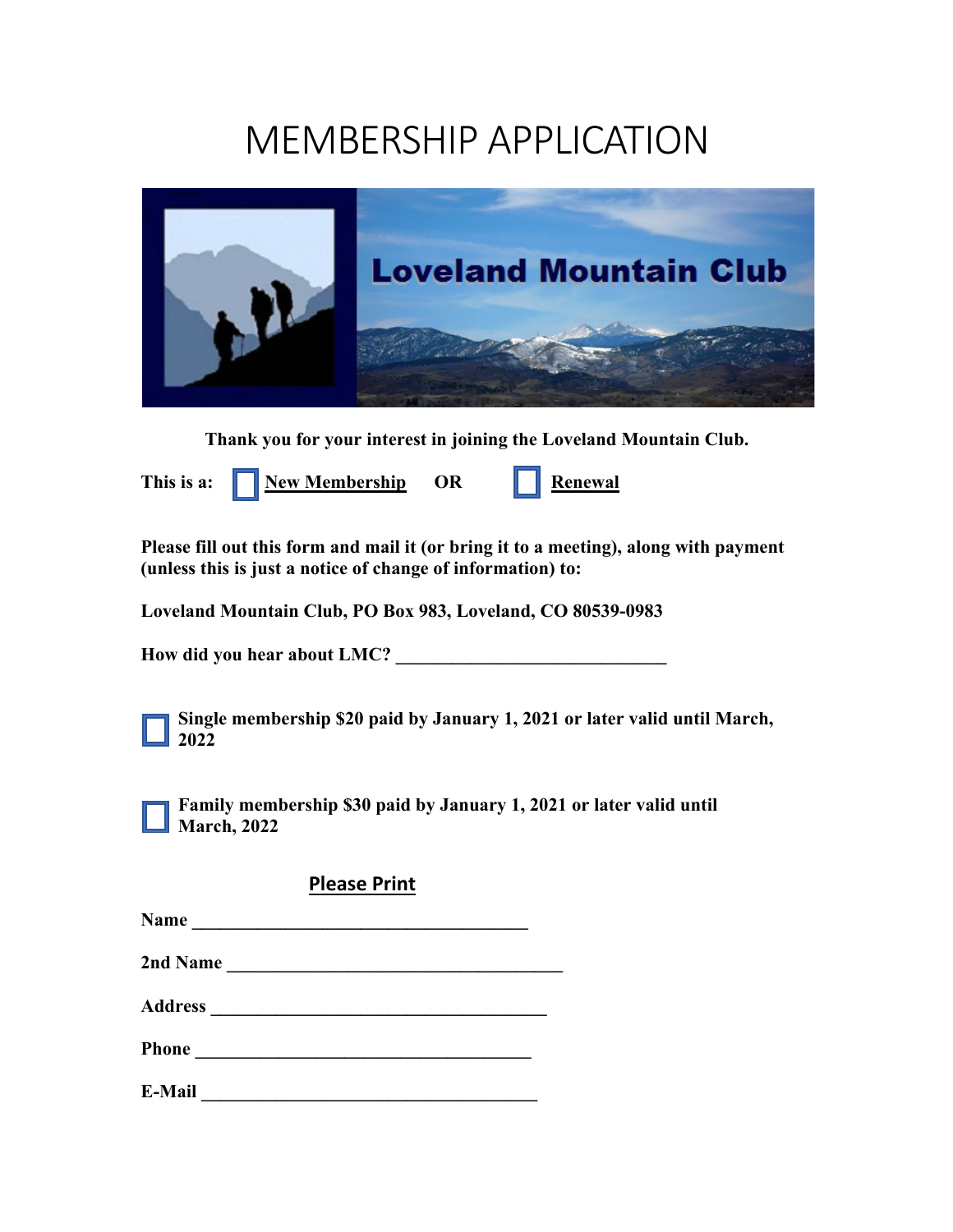# **Club Hike Instructions**

- All participants must call hike leader to participate in a hike. Call to hike leader should be at least three days prior to the activity
- Hike leader should notify participants in case of change of weather, etc. Participants should inform hike leader if they cannot make it on the trip
- Hike leader needs to discuss individual skills with each participant to ensure they are ready for the challenges of the specific hike
- Participants should refer to suggested hiking equipment list
- When hiking, lead and rear hikers should be readily seen. Person in front should wait for the slower hikers
- The last two cars of each trip should leave together so no one gets stranded
- Hike leader needs to be assertive as necessary
- There should be a minimum of four participants. If there are not four, it is no longer a club activity
- Participants should pay gas money to the driver and bring a change of footwear and a bag for dirty boots Equipment
- Suggestions and Trip Classifications can be found on the website http://LovelandMountainClub.org

*Please read and sign the attached LMC Waiver*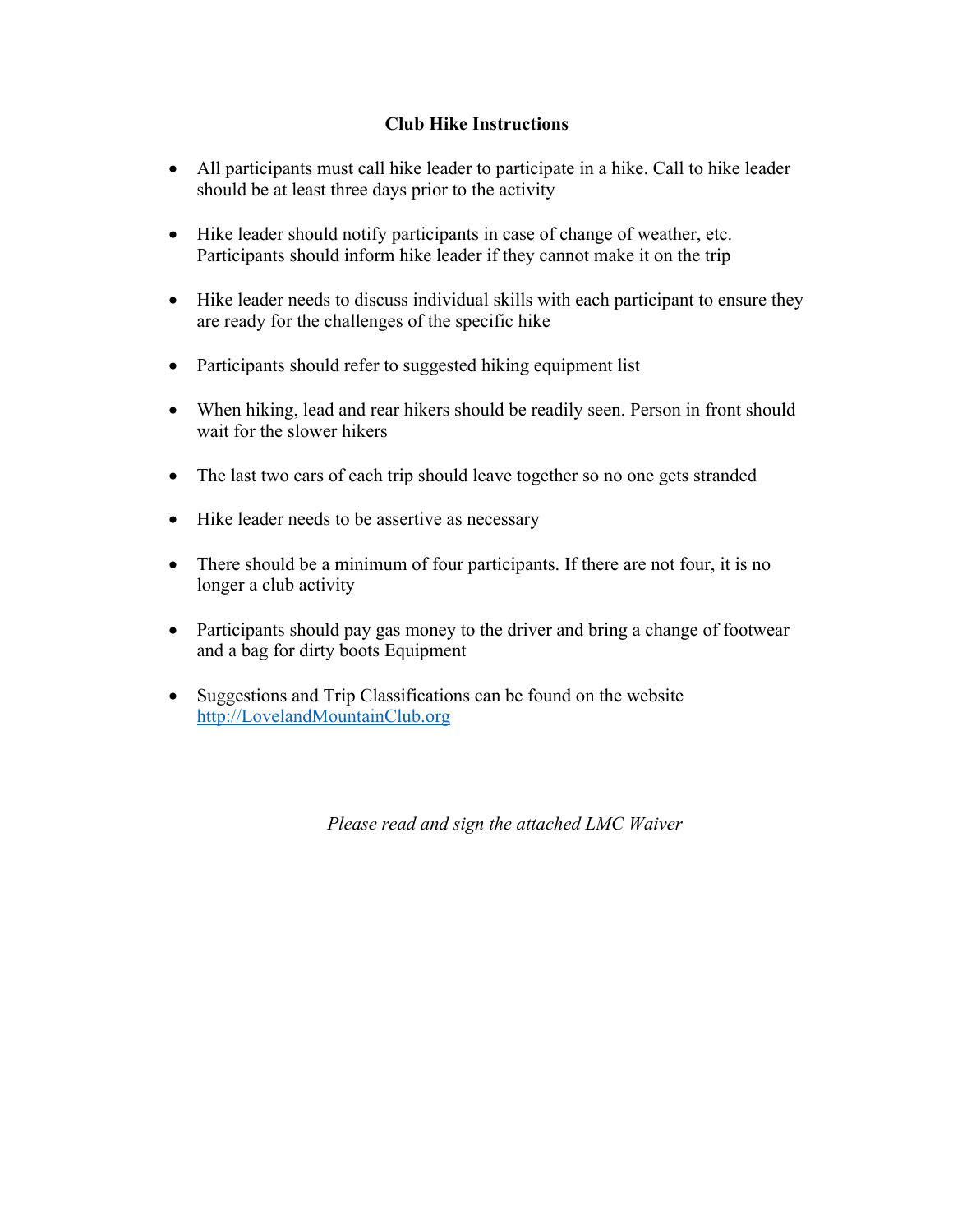#### **Loveland Mountain Club Waiver of Liability, Assumption of Risk, and Indemnification - 2020**

**Parties and Definitions.** The individual whose name appears at the bottom of this waiver shall be referred to as "Participant." Loveland Mountain Club, Inc., is a Colorado non-profit corporation duly organized under the laws of the State of Colorado and registered with the Colorado Secretary of State. Loveland Mountain Club, Inc., including its employees, agents, volunteers, instructors, guides, officers, directors, and members shall be referred to as "Released Parties." Loveland Mountain Club and its employees, agents, volunteers, instructors, guides, officers, directors, and members either partially or wholly sponsor, organize, direct, conduct, or pay for various recreational activities, events, and trips that include, but are not limited to: hiking; snowshoeing; mountain biking; skiing and geocaching (collectively referred to as "LMC Activities").

#### Specific Activity if Not a Member of LMC:

**Waiver:** Participant desires to participate in LMC Activities. In consideration and exchange for allowing Participant to participate in LMC Activities, Participant, for him/herself, heirs, personal representatives and assigns, agrees **not to sue the Released Parties, and to hold harmless and release any Released Parties from any and all liability and/or claims for any injury, death, accident, illness, property damage, or property loss** arising from Participant's engagement in the LMC Activities, including, but not limited to, those claims based on any **Released Party's alleged or actual negligence or breach of any express or implied warranty.**

**Assumption of Risk.** Participation in any recreational activity or LMC Activities carries with it certain inherent risks that cannot be eliminated regardless of the care taken to avoid injuries. The specific risks vary from one activity to another. Some risks include but are not limited to: 1) minor injuries such as scratches, bruises, and sprains. 2) major injuries such as broken bones, eye injury or loss of sight, joint or back injuries, heart attacks, and concussions. 3) catastrophic injuries including paralysis and death. 4) exposure to unstable, steep, slippery terrain, wild or poisonous animals, insects or plants, altitude sickness, lightening, cold weather, avalanches, various other forces of nature, extreme remoteness from medical facilities, and/or equipment malfunctions and/or 5) contraction of or exposure to airborne illness and infectious diseases. I understand and agree that I am solely responsible for my own safety and well being while participating in LMC Activities.

## **I have read the previous paragraphs and I know, understand, and appreciate these and other risks that are inherent in participating in LMC Activities. I hereby assert that my participation is voluntary and I knowingly assume all such risks.**

**Indemnification and Hold Harmless.** I also agree to **indemnify and hold** Released Parties **harmless** from any and all claims, actions, suits, procedures, costs, expenses, damages and liabilities including attorneys' fees brought as a result of my involvement in any LMC Activities and to reimburse the Released Parties for any such expenses incurred.

**Severability:** Participant expressly agrees that the foregoing waiver and assumption of risks agreement is intended to be as broad and inclusive as is permitted by the law of the State of Colorado and that if any portion thereof is held invalid, it is agreed that the balance shall, notwithstanding, continue in full legal force and effect.

**Acknowledgement of Understanding:** I have read this waiver of liability, assumption of risk, and indemnity agreement, fully understand its terms, and **understand that I am giving up**